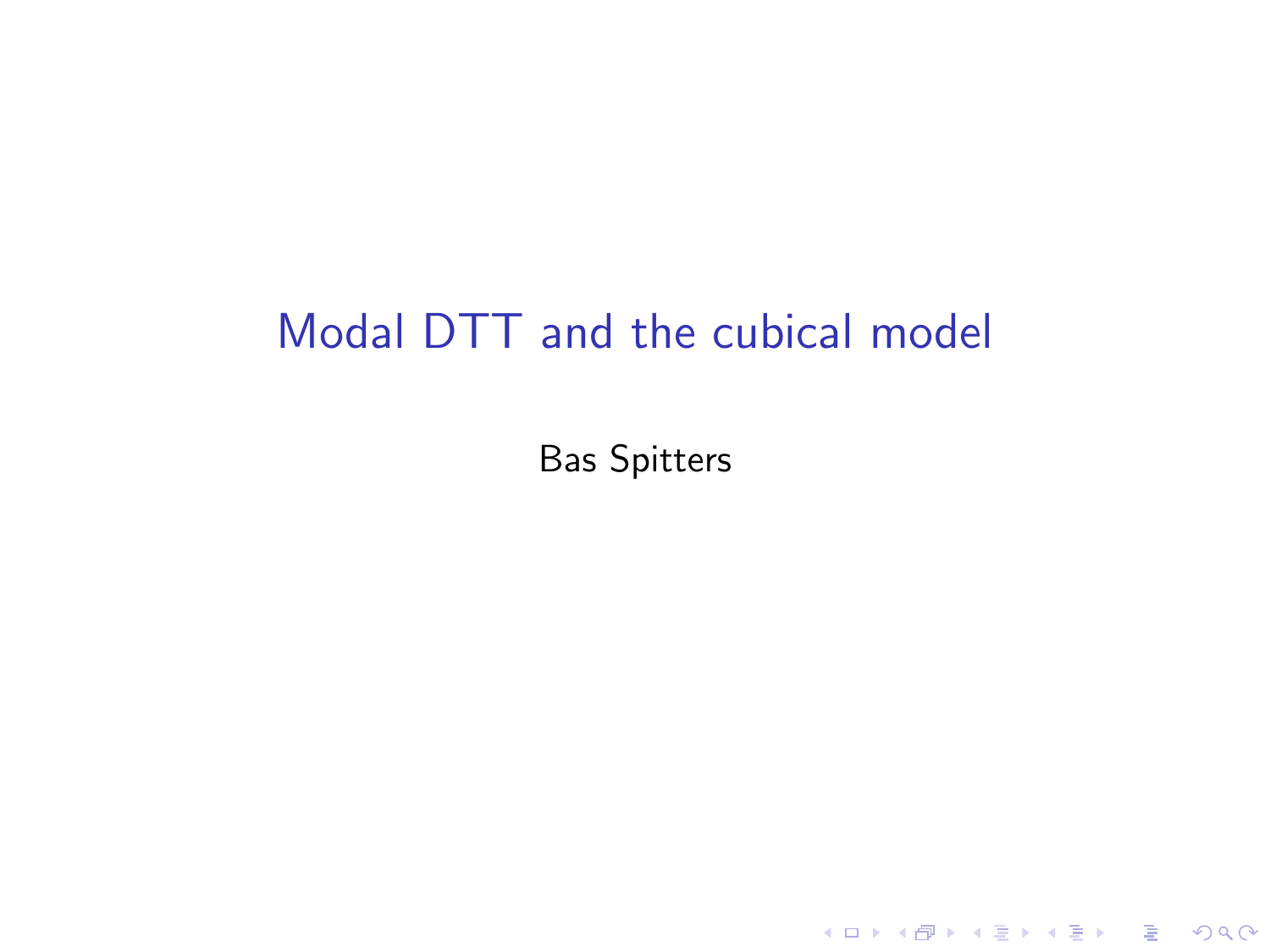Modal Dependent Type Theory and Dependent Right Adjoints

> Ranald Clouston Bassel Mannaa Rasmus Ejlers Møgelberg Andrew M. Pitts Bas Spitters

> > **KORK ERKER ADAM ADA**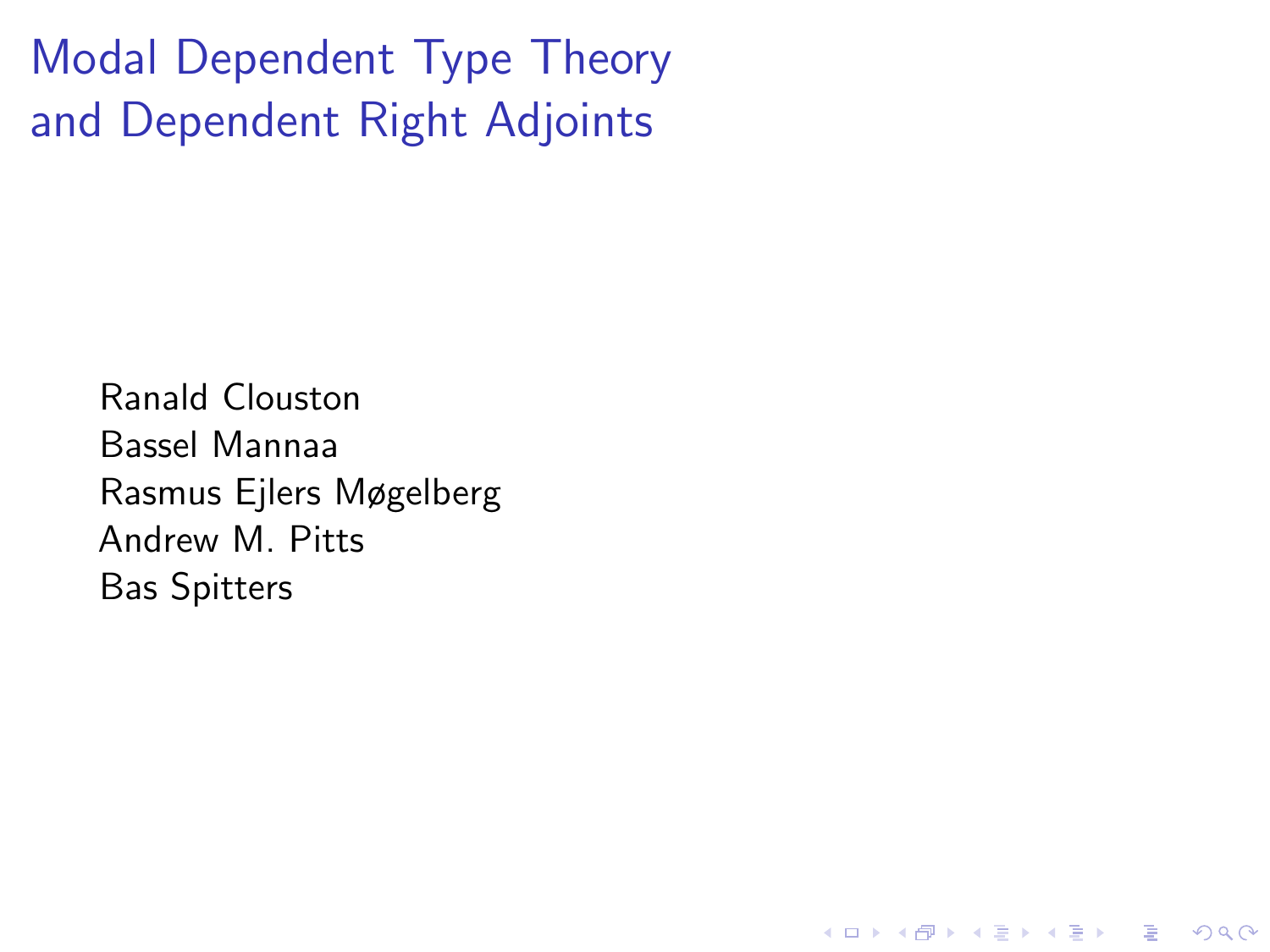### **Outline**

More examples of modalities: nominal type theory, guarded and clocked type theory, and spatial and cohesive type theory.

Modal dependent type theory with an operator satisfying the K-axiom of modal logic.

$$
\Box(A \to B) \to \Box A \to \Box B
$$

We provide semantics and syntax for a DTT with universes.

Since every finite limit category with an adjunction of endofunctors gives rise to model, we call this dependent right adjoint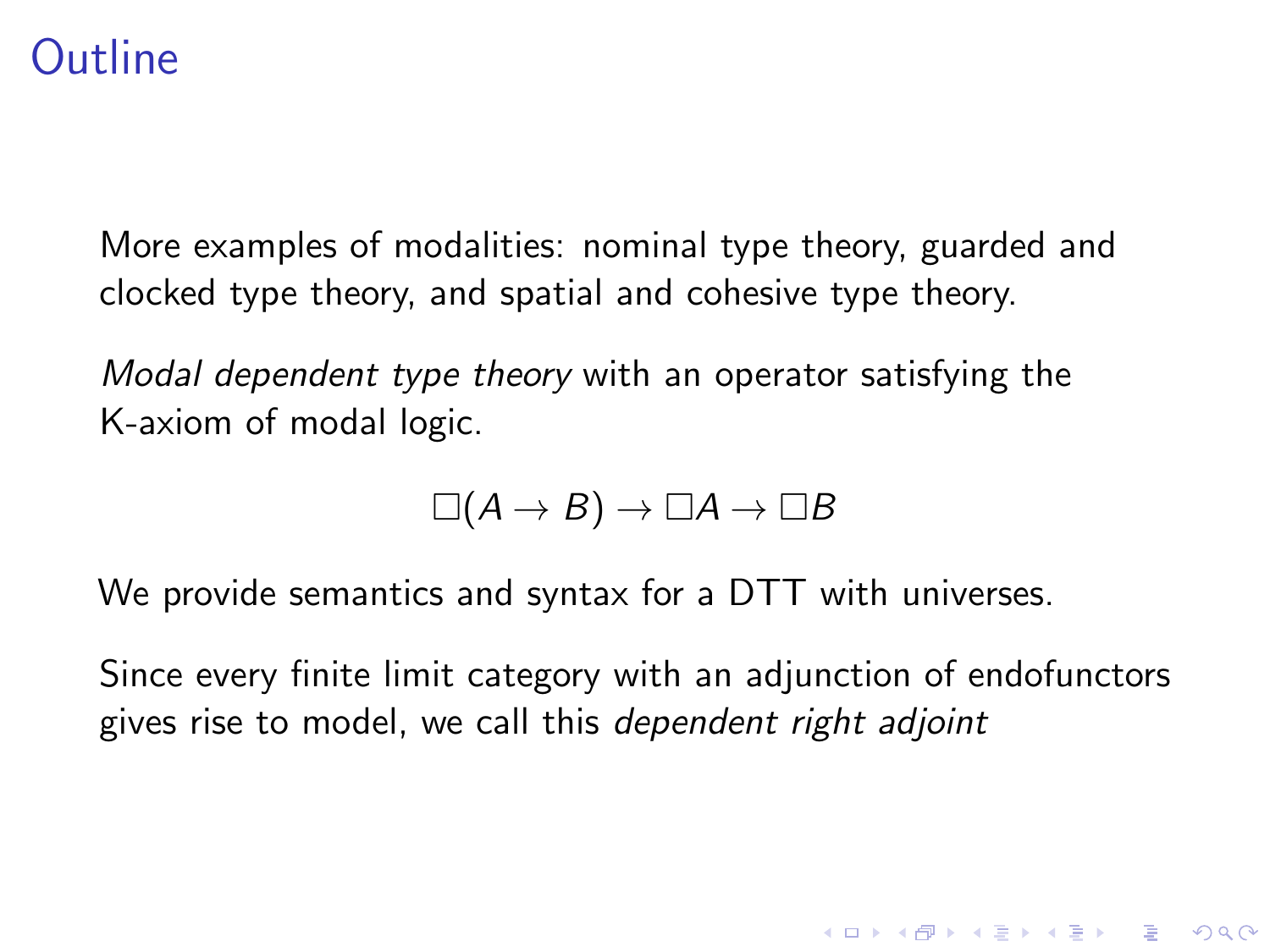## Dependent K

#### $\square(\Pi y : A. B) \rightarrow \Pi x : \square A. \square B$ [open  $x/y$ ]

K ロ ▶ K @ ▶ K 할 ▶ K 할 ▶ . 할 . ⊙ Q Q ^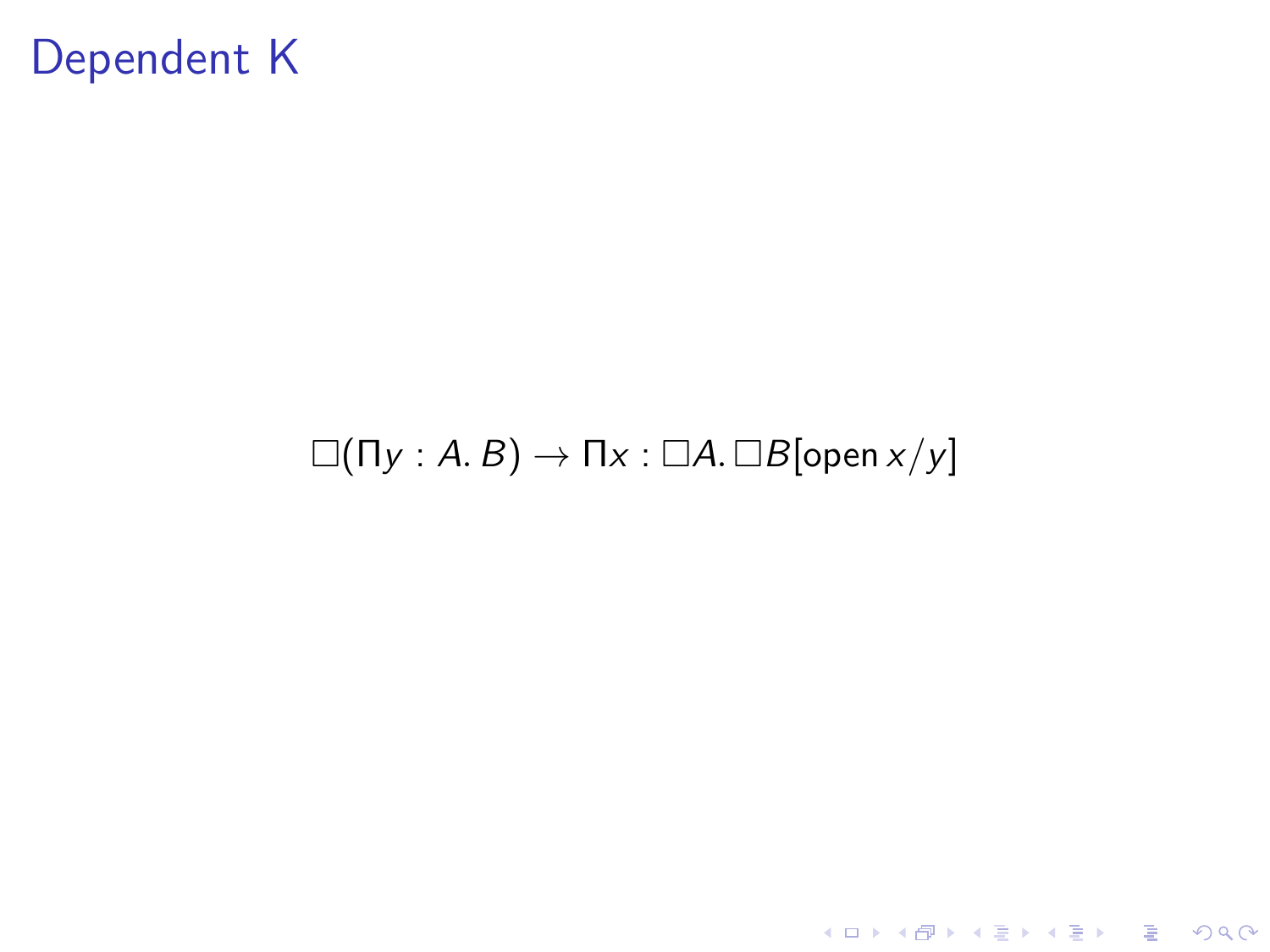#### Dependent right adjoint

A dependent right adjoint then extends the definition of CwF with a functor on contexts L and an operation on families R, intuitively understood to be left and right adjoints:

Definition (category with a dependent right adjoint) A CwDRA is a CwF C equipped with the following extra structure:

- 1. An endofunctor L :  $C \rightarrow C$  on the underlying category.
- 2. For each object  $\Gamma \in \mathsf{C}$  and family  $A \in \mathsf{C}(\Gamma)$ , a family  $R_{\Gamma}A \in \mathsf{C}(\Gamma)$ , stable under re-indexing in the sense that for all  $\gamma \in C(\Delta, \Gamma)$  we have  $(R_{\Gamma}A)[\gamma] = R_{\Delta}(A[L\gamma]) \in C(\Delta)$
- 3. For each object  $\Gamma \in \mathsf{C}$  and family  $A \in \mathsf{C}(\mathsf{L}\Gamma)$  a bijection

$$
C(L\Gamma \vdash A) \cong C(\Gamma \vdash R_{\Gamma}A) \tag{1}
$$

**KORKARYKERKER POLO** 

We write the effect of this bijection on  $a \in C(\Gamma \vdash A)$  as  $\overline{a} \in C(\Gamma \vdash R_{\Gamma}A)$  and write the effect of its inverse on  $b \in C(\Gamma \vdash R_{\Gamma} A)$  also as  $\overline{b} \in C(\Gamma \vdash A)$ . Thus

$$
\overline{\overline{a}} = a \qquad (a \in C(L\Gamma \vdash A)) \qquad (2)
$$

$$
\overline{\overline{b}} = b \qquad (b \in C(\Gamma \vdash R_{\Gamma} A)) \tag{3}
$$

The bijection is required to be stable under re-indexing.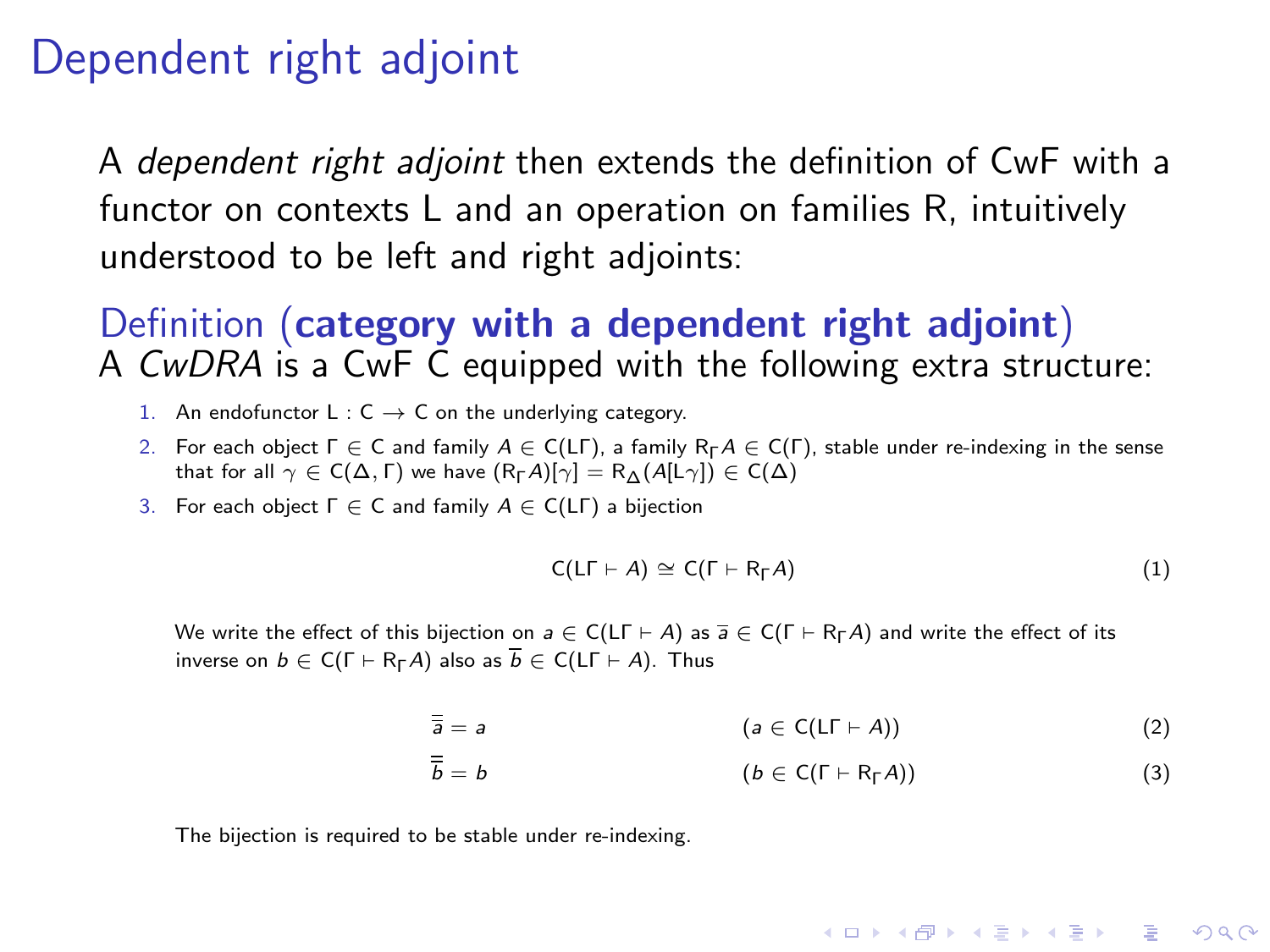### Mode theory

Conjecture Licata: Our works fits within the mode theory framework Checked for STT

K ロ ▶ K 個 ▶ K 할 ▶ K 할 ▶ 이 할 → 9 Q Q →

Dradjoint as a guide for the general case ?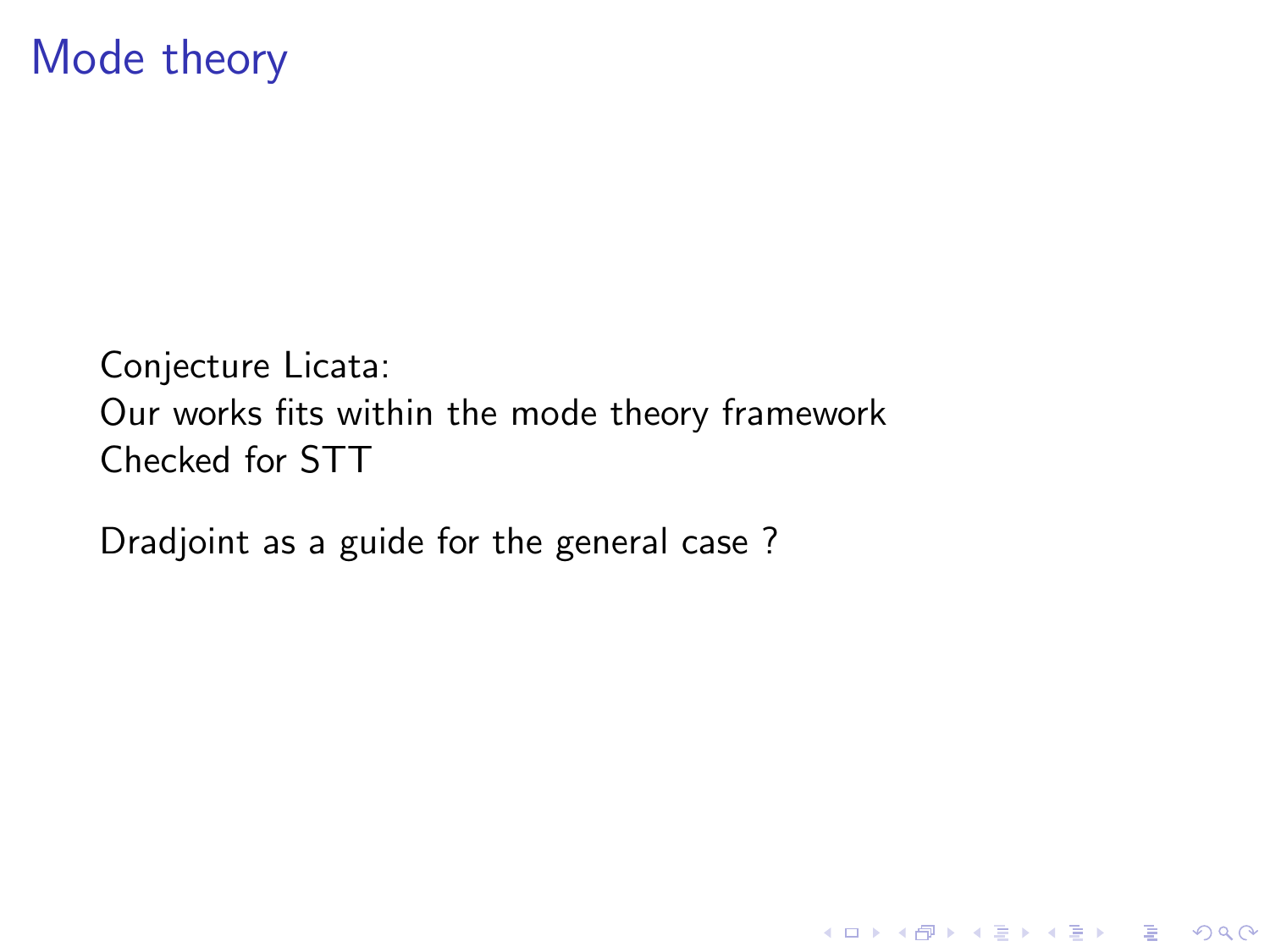Syntax Context formation rules:

| $\overline{c}$                                                                                                                                                       | $\Gamma \vdash$                                                                                     | $\Gamma \vdash$                                                                                                            | $\Gamma \vdash$                                                               | $\Gamma, x : A, y : B, r' \vdash$ |
|----------------------------------------------------------------------------------------------------------------------------------------------------------------------|-----------------------------------------------------------------------------------------------------|----------------------------------------------------------------------------------------------------------------------------|-------------------------------------------------------------------------------|-----------------------------------|
| Type formation rules:                                                                                                                                                |                                                                                                     |                                                                                                                            |                                                                               |                                   |
| $\frac{\Gamma \vdash A \quad \Gamma, x : A \vdash B}{\Gamma \vdash \Pi x : A, B}$                                                                                    | $\frac{\Gamma, \blacksquare \vdash A}{\Gamma \vdash \Box A}$                                        |                                                                                                                            |                                                                               |                                   |
| $\frac{\Gamma \vdash t : A \quad \Gamma \vdash A = B}{\Gamma \vdash t : B}$                                                                                          | $\frac{\Gamma, x : A, r' \vdash}{\Gamma, x : A, r' \vdash x : A}$                                   | $\frac{\Gamma, x : A \vdash t : B}{\Gamma \vdash \Delta x : t : \Pi x : A, B}$                                             |                                                                               |                                   |
| $\frac{\Gamma \vdash t : \Pi x : A, B \quad \Gamma \vdash u : A}{\Gamma \vdash t : B \quad \Gamma \vdash t : B \quad \Gamma \vdash t : B \quad \Gamma \vdash t : A}$ |                                                                                                     |                                                                                                                            |                                                                               |                                   |
| T \vdash t : A                                                                                                                                                       |                                                                                                     | $\frac{\Gamma \vdash t : \Box A \quad \Gamma, \blacksquare, r' \vdash}{\Gamma, \blacksquare, r' \vdash \text{open} t : A}$ |                                                                               |                                   |
| Term equality rules                                                                                                                                                  |                                                                                                     |                                                                                                                            |                                                                               |                                   |
| $\frac{\Gamma \vdash (\lambda x : t) u : A}{\Gamma \vdash (\lambda x : t) u = t [u/x] : A}$                                                                          | $\frac{\Gamma \vdash \text{open} \text{shut } t : A}{\Gamma \vdash \text{open} \text{shut } t : A}$ | $\frac{\Gamma \vdash t : \Pi x : A, B}{\Gamma \vdash t : \Delta x : t : \Pi x : A, B} \times \varphi \Gamma$               |                                                                               |                                   |
| T \vdash t : \Box A                                                                                                                                                  |                                                                                                     | $\frac{\Gamma \vdash \text{open} \text{shut } t : A}{\Gamma \vdash \text{open} \text{shut } t = t : A}$                    | $\frac{\Gamma \vdash t : \Pi x : A, B}{\Gamma \vdash t = \lambda x : t : \Pi$ |                                   |

 $\overline{\Gamma \vdash t} =$  shut open  $t : \Box A$ 

K ロ ▶ K @ ▶ K 할 ▶ K 할 ▶ . 할 . ⊙ Q Q ^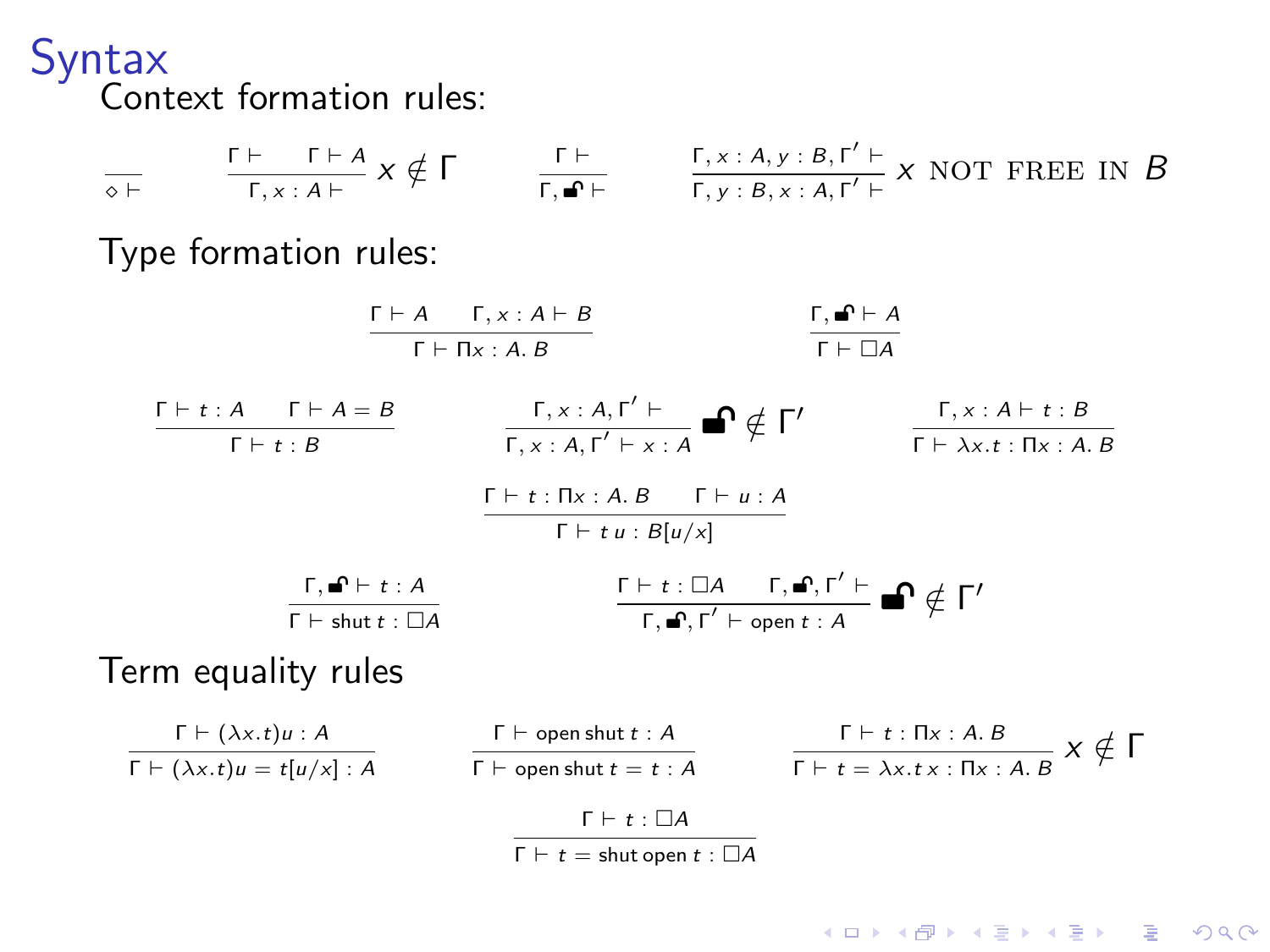## Sytax and semantics

Sound interpretation Term model (conjecture: initiality) Normalization and canonicity for simply typed case. Conjecture: extends to dependent case.

K ロ ▶ K 個 ▶ K 할 ▶ K 할 ▶ 이 할 → 9 Q Q →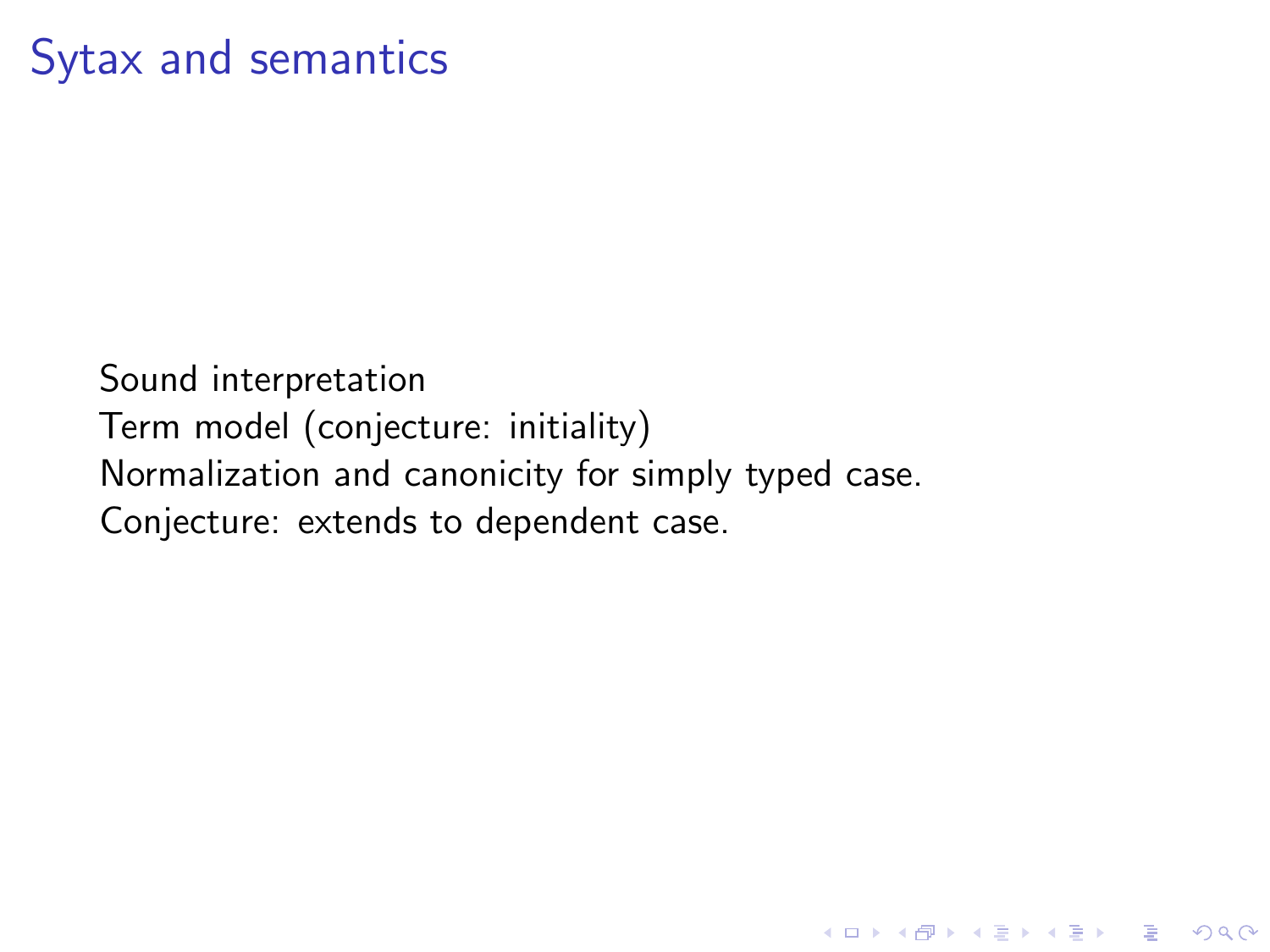#### Local universe

Definition

Let C be a cartesian category. The **Giraud CwF of** C ( $\mathbb{G}C$ ) is the CwF whose underlying category is C, and where a family  $A \in \mathbb{G}C(\Gamma)$ is a pair of morphisms

$$
\begin{array}{ccc}\nE \\
\downarrow \\
\downarrow \\
\downarrow\n\end{array} \tag{4}
$$

**KORKARYKERKER POLO** 

<span id="page-8-0"></span>and an element is a map  $a: \Gamma \rightarrow E$  such that  $v \circ a = u$ . Reindexing

Γ

$$
A[\gamma] \triangleq (u \circ \gamma, v) \in \mathbb{G}C(\Delta)
$$

$$
a[\gamma] \triangleq a \circ \gamma \in \mathbb{G}C(\Delta \vdash A[\gamma])
$$

The comprehension  $\Gamma.A \in \mathsf{C}$  is given by the pullback of diagram [\(4\)](#page-8-0).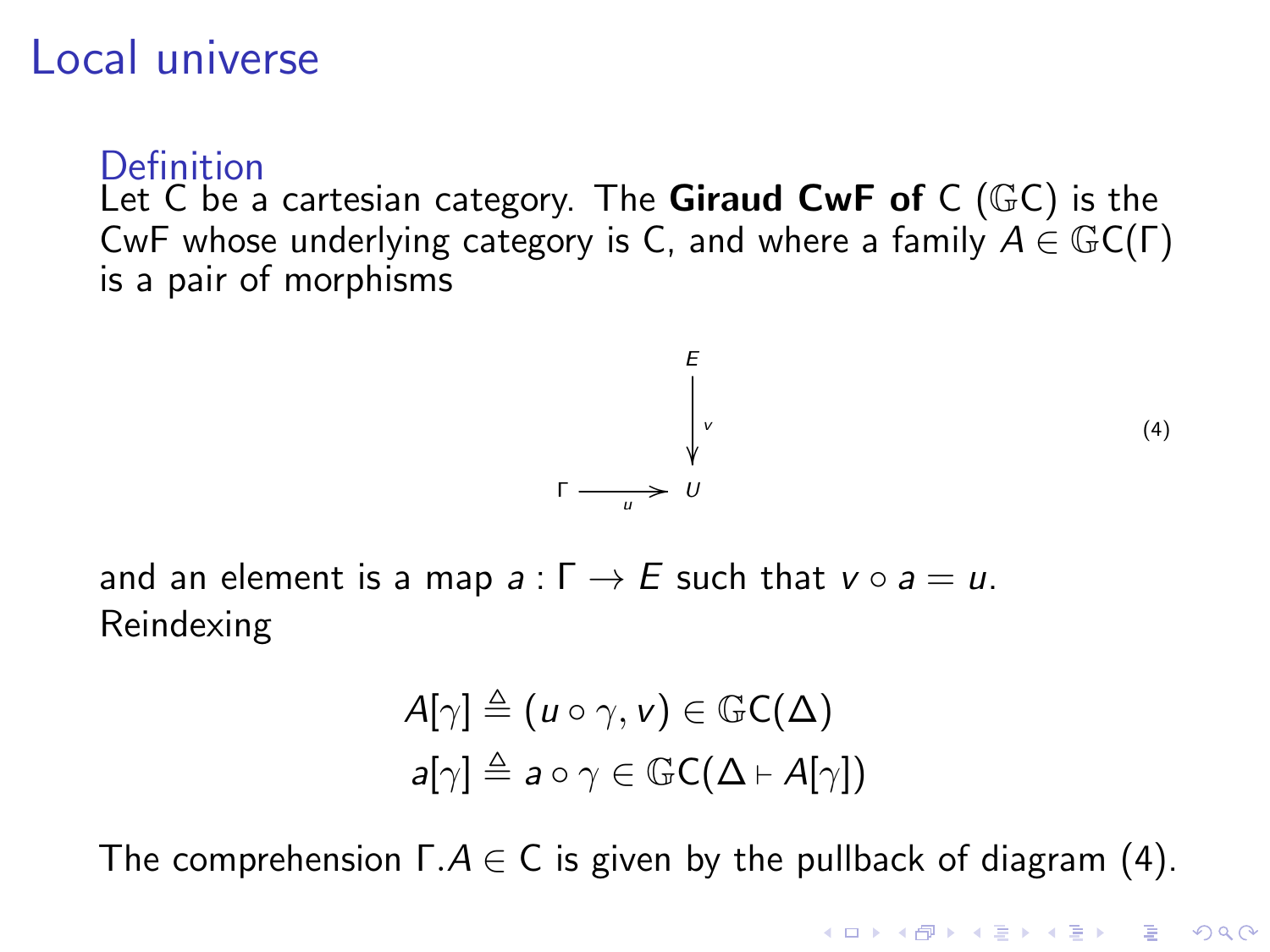# CwDRA from cartesian category

#### Definition

A weak CwF morphism R between CwFs consists of a functor  $R: C \rightarrow CD$  between the underlying categories preserving the terminal object, an operation on families mapping  $A \in C(\Gamma)$  to a family  $RA \in CD(R\Gamma)$ , an operation on elements mapping  $a \in C(\Gamma \vdash A)$  to an element  $Ra \in CD(R\Gamma \vdash RA)$ , and an isomorphism  $\nu_{\Gamma,A}:$  RF.RA  $\rightarrow$  R(F.A), inverse to (Rp<sub>A</sub>, Rq<sub>A</sub>). Required to commute with reindexing:  $RA[R\gamma] = R(A[\gamma])$  and  $Rt[R\gamma] = R(t[\gamma]).$ 

CwFs as discrete comprehension categories and then using pseudo-maps of comprehension cats.

#### Theorem

G is a (fully faithful) functor from the category of cartesian categories and finite limit preserving functors, to the category of CwFs with weak morphisms.

#### Theorem

If C is a cartesian category and  $L \dashv R$  are adjoint endofunctors on C, then GC has the structure of a CwDRA.**KORKAR KERKER SAGA**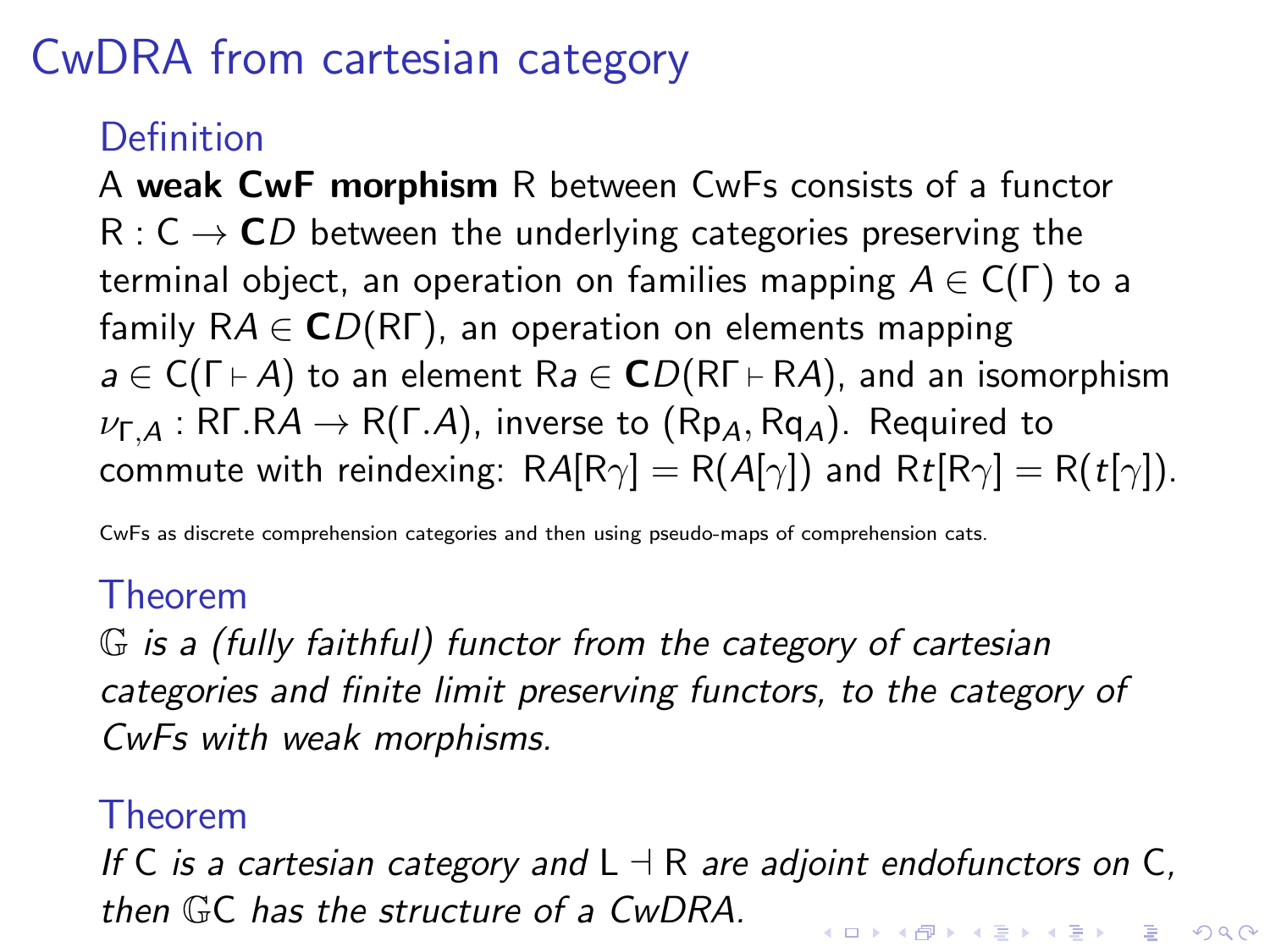### **Examples**

- $\blacktriangleright$  Nominal sets
- ▶ Guarded and Clocked Type Theory
- $\blacktriangleright$  Cohesive toposes
- ► I is tiny if exponentation by it has a right-adjoint  $\sqrt{ }$ . Dependent right-adjoint plays is important in the construction of the universe in cubical sets.

K ロ ▶ K 個 ▶ K 할 ▶ K 할 ▶ 이 할 → 9 Q Q →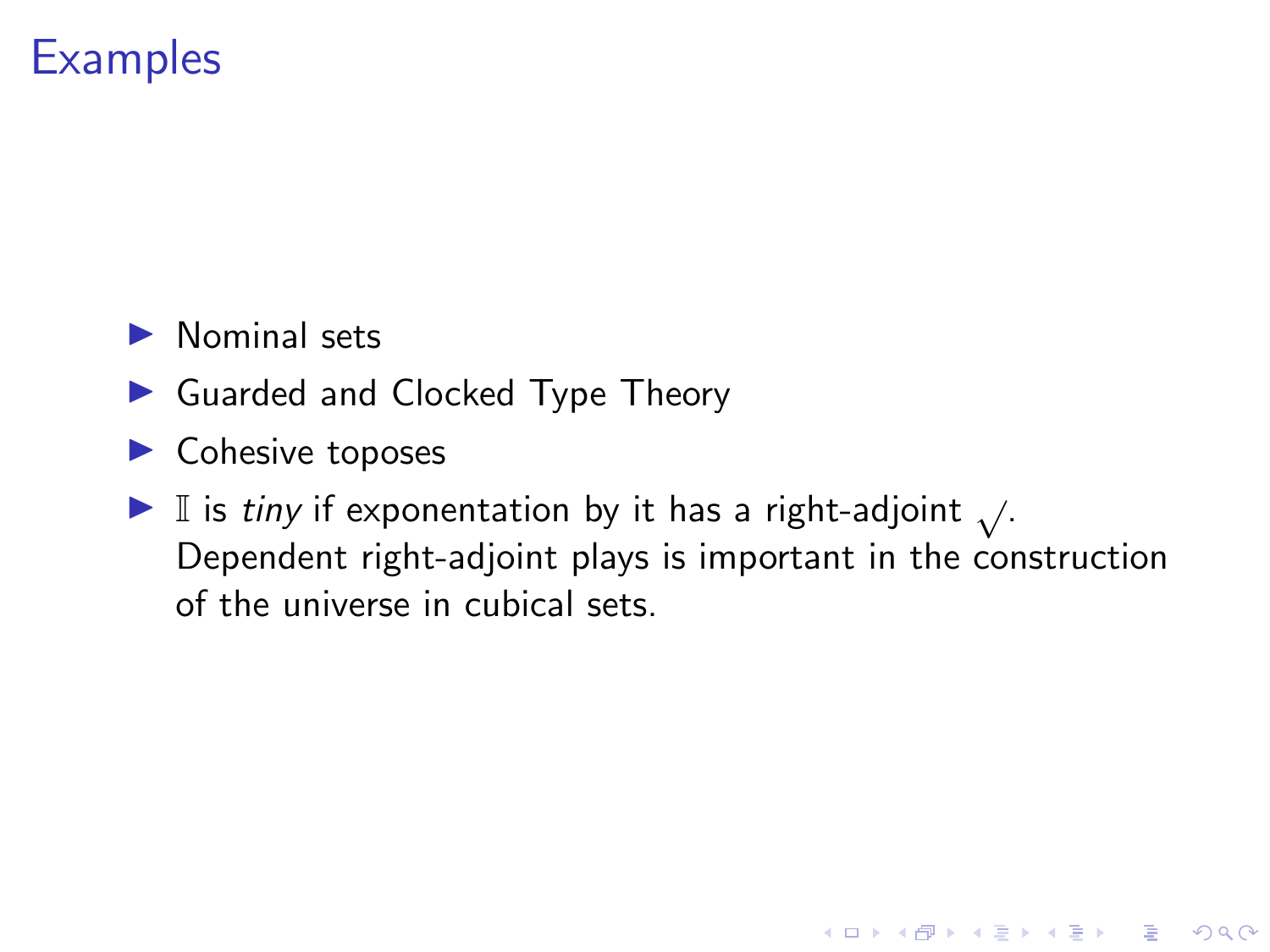#### Universes

Extension to universes using Coquand's CwU: Presheaf models interpret an *inverse*  $\Box$  to El from codes to types.

Let  $\tilde{U} \rightarrow U$  be a universe.

Suppose that R preserves small fibers.

Then R can be lifted to a CwDRA with universes.

The image under R of maps with U-small fibers is classified by the universe with codes RU.

Examples include essential geometric morphisms given by functors on the underlying category.

Convenient universe polymorphic category seems to be missing.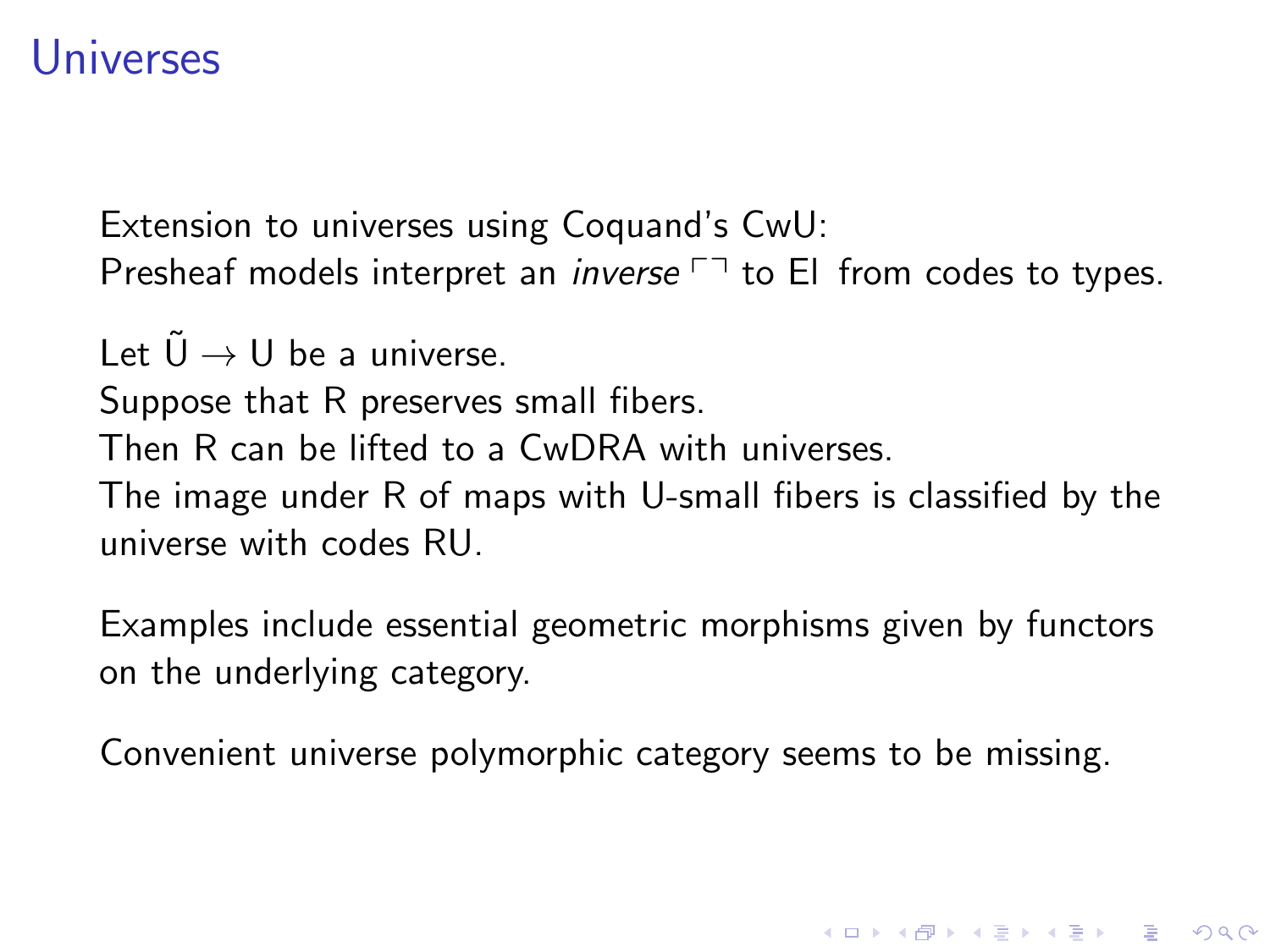### **Conclusions**

Dependent right-adjoint

- $\blacktriangleright$  Syntax, semantics
- $\blacktriangleright$  Many examples from the literature and from adjunction on lex category.

K ロ ▶ K 個 ▶ K 할 ▶ K 할 ▶ 이 할 → 9 Q Q →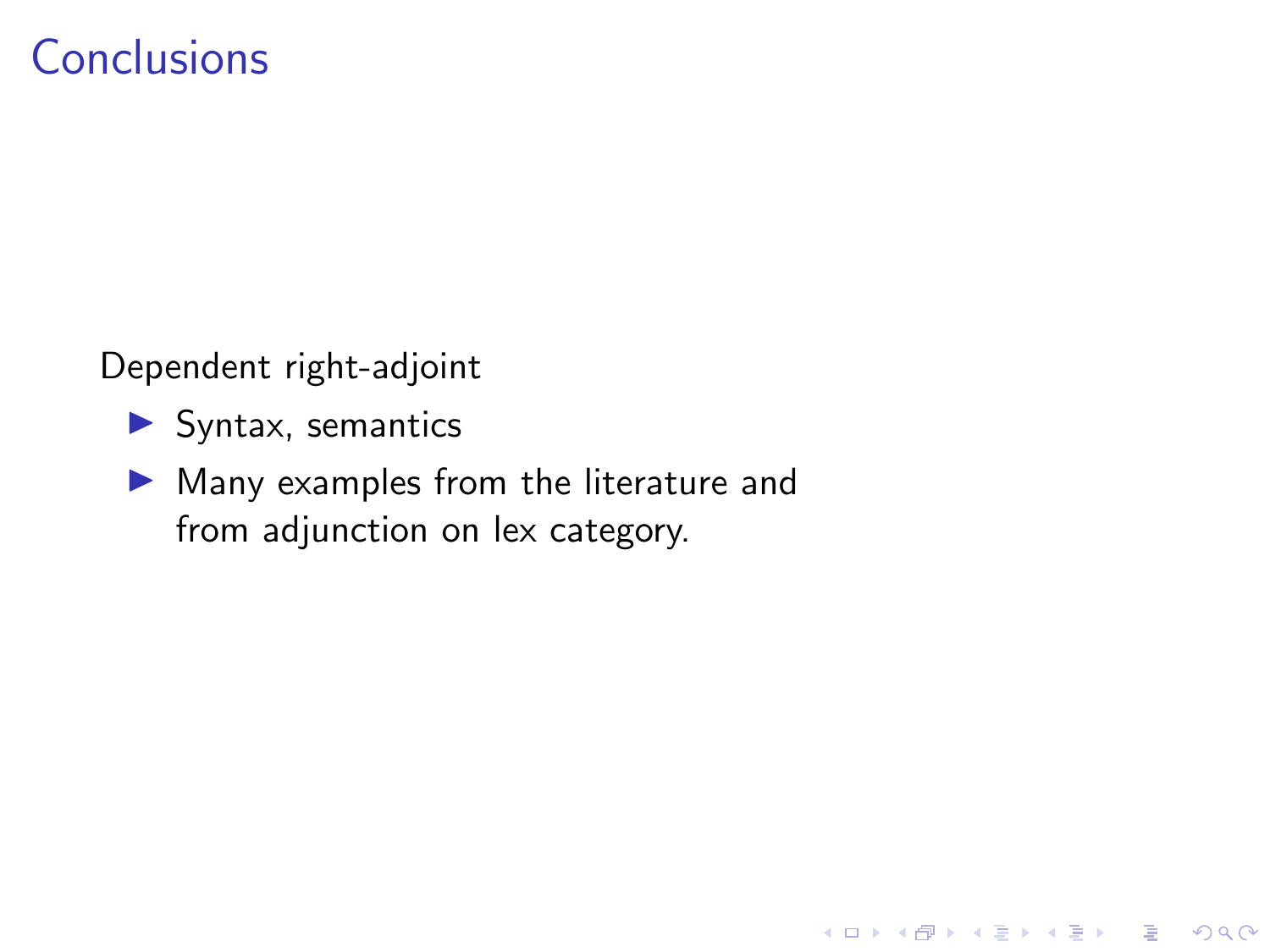Internal Universes in Models of Homotopy Type Theory

Daniel R. Licata Ian Orton Andrew M. Pitts Bas Spitters

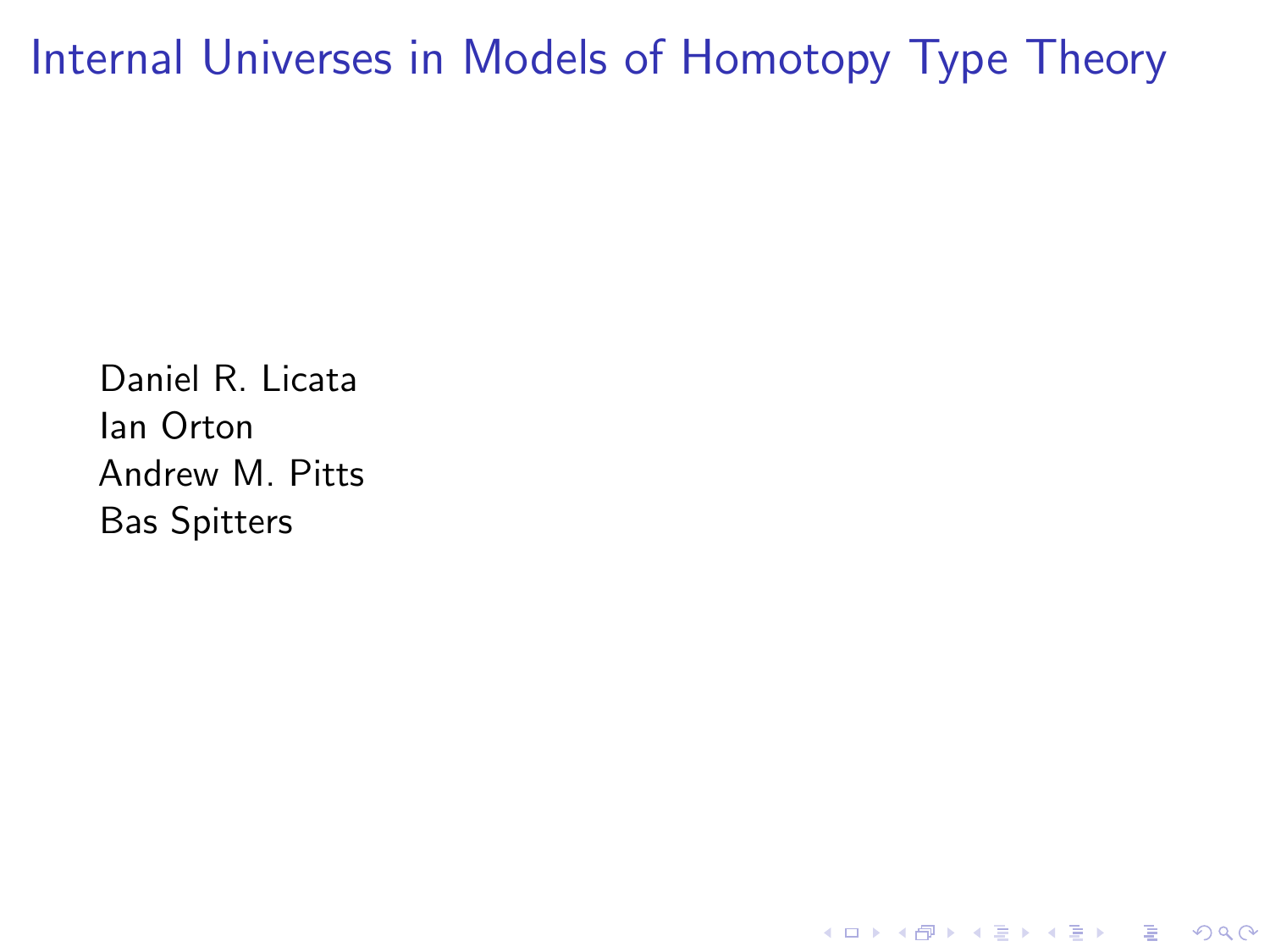Axiomatics: What makes this model tick? New models: How can we generalize this?

E.g. zoo of cubical models

Adding features: guarded types, nominal, ..., realizability, directed type theory

**KORK ERKER ADAM ADA**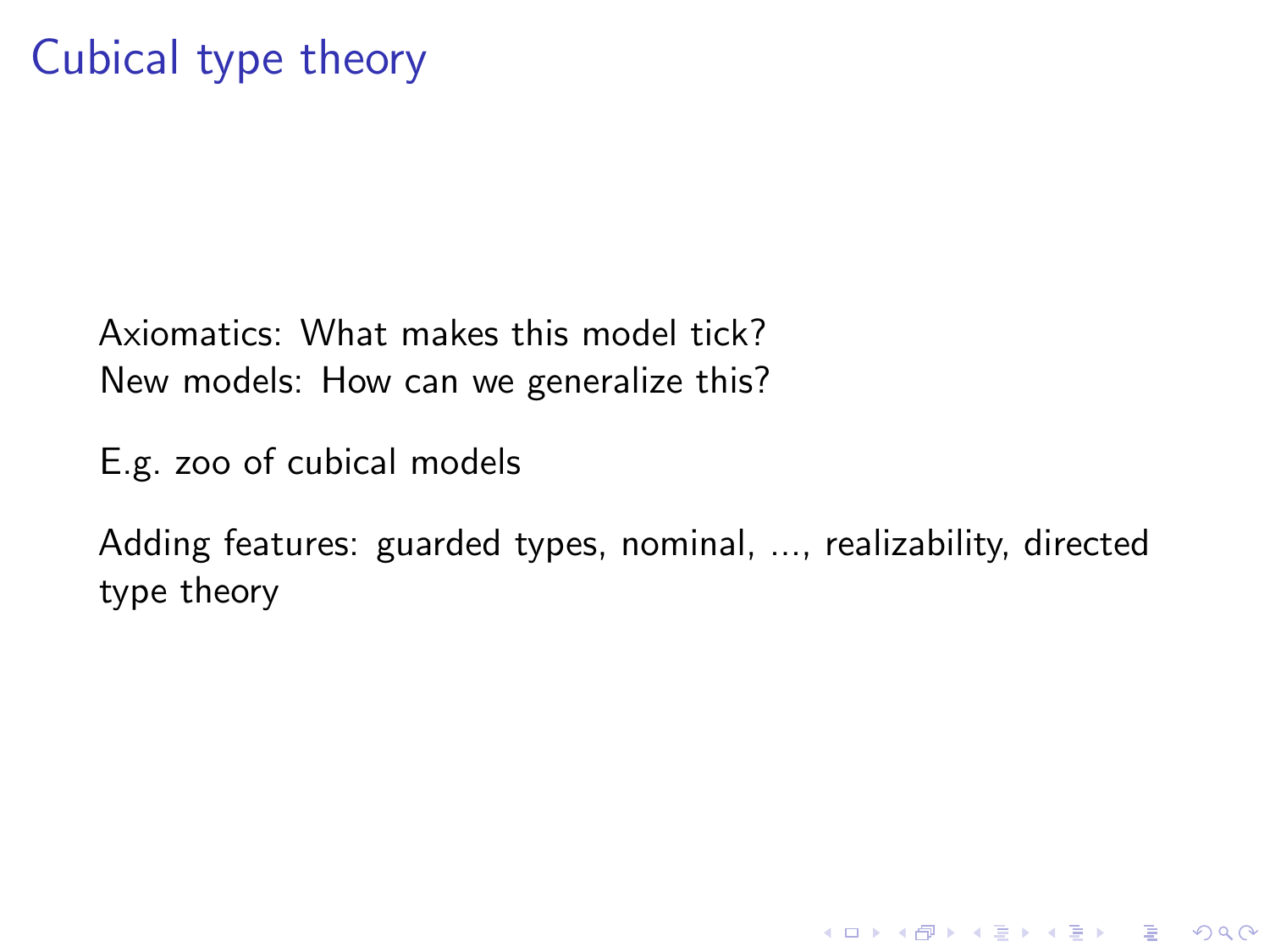## Cubical model

Cube category  $\Box$ : Lawvere theory of De Morgan algebras  $=$  opposite of the category of finitely gen DM algebras Topos of cubical sets:  $\hat{\Box}$ The internal (extensional) type theory has interval type  $\mathbb I$  $\wp A = \mathbb{I} \to A$ Coquand: internal statement of uniformity condition, fibrations, ...

Cf: Two level type theory HTS, internal models of ZF

Full model and axiomatic treatment: OP, GCTT Universe of fibrant types is axiomatized externally. Can we construct it from the Hofmann-Streicher universe?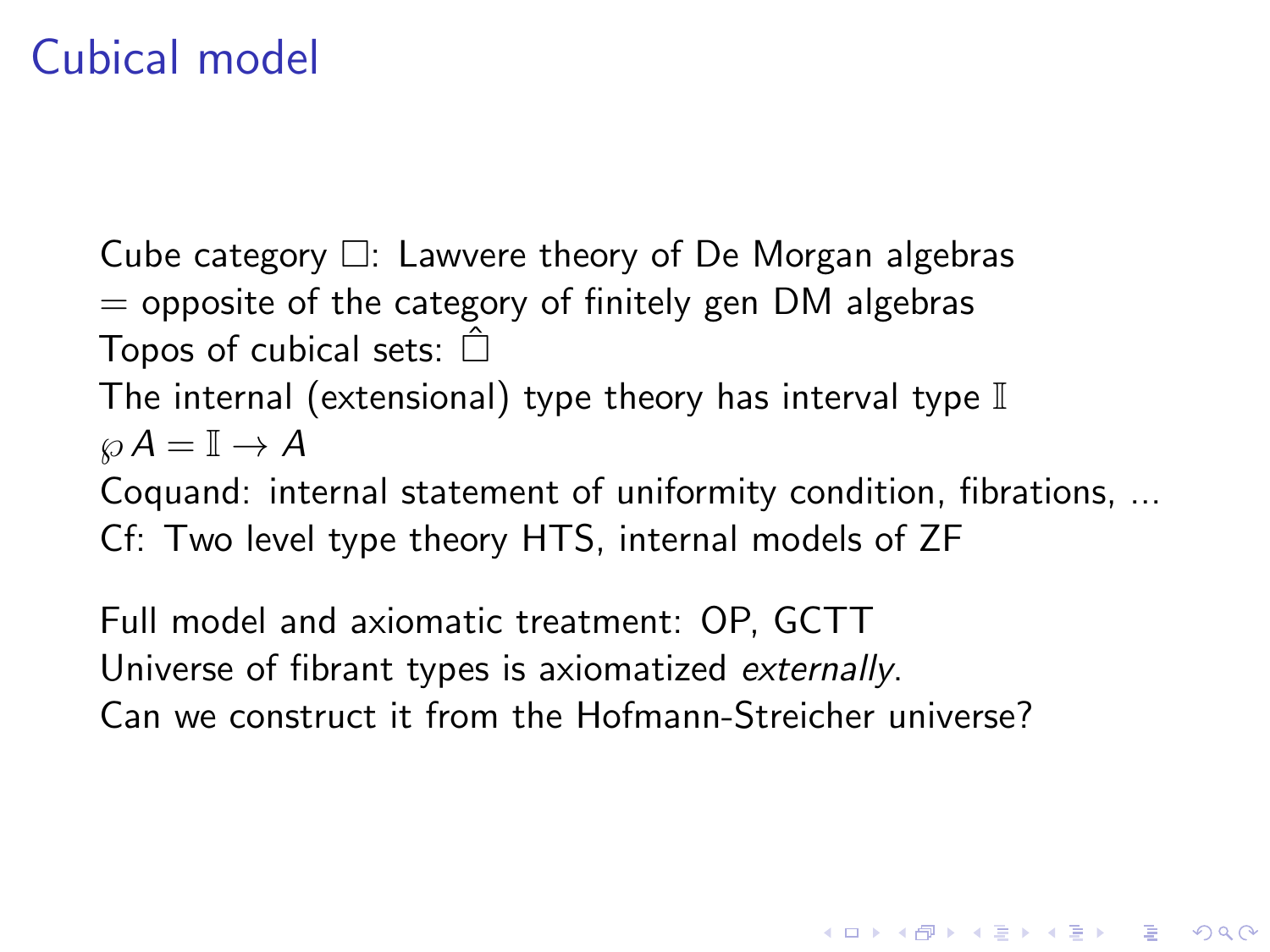#### **Cofibrations**

The predicate  $\cdot = 1 : \mathbb{I} \to \Omega$  defines a collection of propositions  $\text{cof } \subset \Omega$ , the *face* lattice. Maps  $A \rightarrow \text{cof}$  are called *cofibrations* OP: axiomatization of cof. extension relation,  $x$  extends  $t$ .

$$
\begin{aligned}\n\text{-}\n\gamma &= : \{\varphi : \text{cof}\}\{A : \text{Set}\}(t : \varphi \to A)(x : A) \to \text{Set}\n\end{aligned}
$$
\n
$$
t \uparrow x = (u : \varphi) \to t \, u \equiv x
$$

K ロ ▶ K 個 ▶ K 할 ▶ K 할 ▶ 이 할 → 9 Q Q →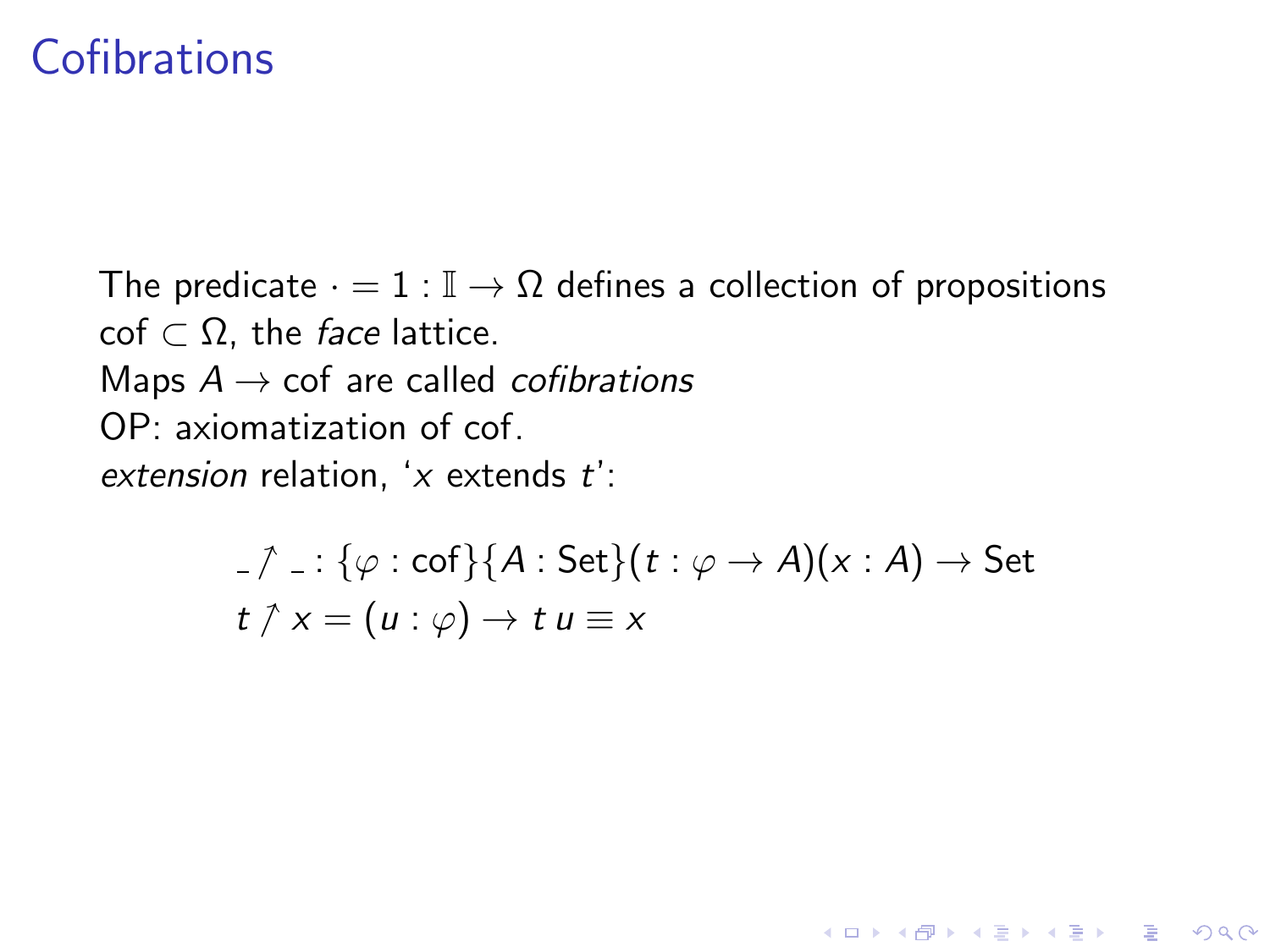#### Composition structure

The type is Fib A of *fibration structures* for a family of types  $A: \Gamma \rightarrow$  Set over context  $\Gamma$  : Set consists of functions taking any path  $p : \wp \Gamma$  in the base type to a *composition structure* in  $C(A \circ p)$ :

$$
\mathsf{isFib} : (\Gamma : \mathsf{Set})(A : \Gamma \to \mathsf{Set}) \to \mathsf{Set}
$$
  

$$
\mathsf{isFib} \, \Gamma \, A = (p : \wp \, \Gamma) \to \mathsf{C}(A \circ \rho)
$$

$$
CCHM P = (\varphi : Set)(\_: cof \varphi)(p : (i : \mathbb{I}) \to \varphi \to P i) \to
$$
  

$$
(\Sigma a_0 : P 0, p 0 \uparrow a_0) \to (\Sigma a_1 : P 1, p 1 \uparrow a_1)
$$

**KORKARYKERKER POLO**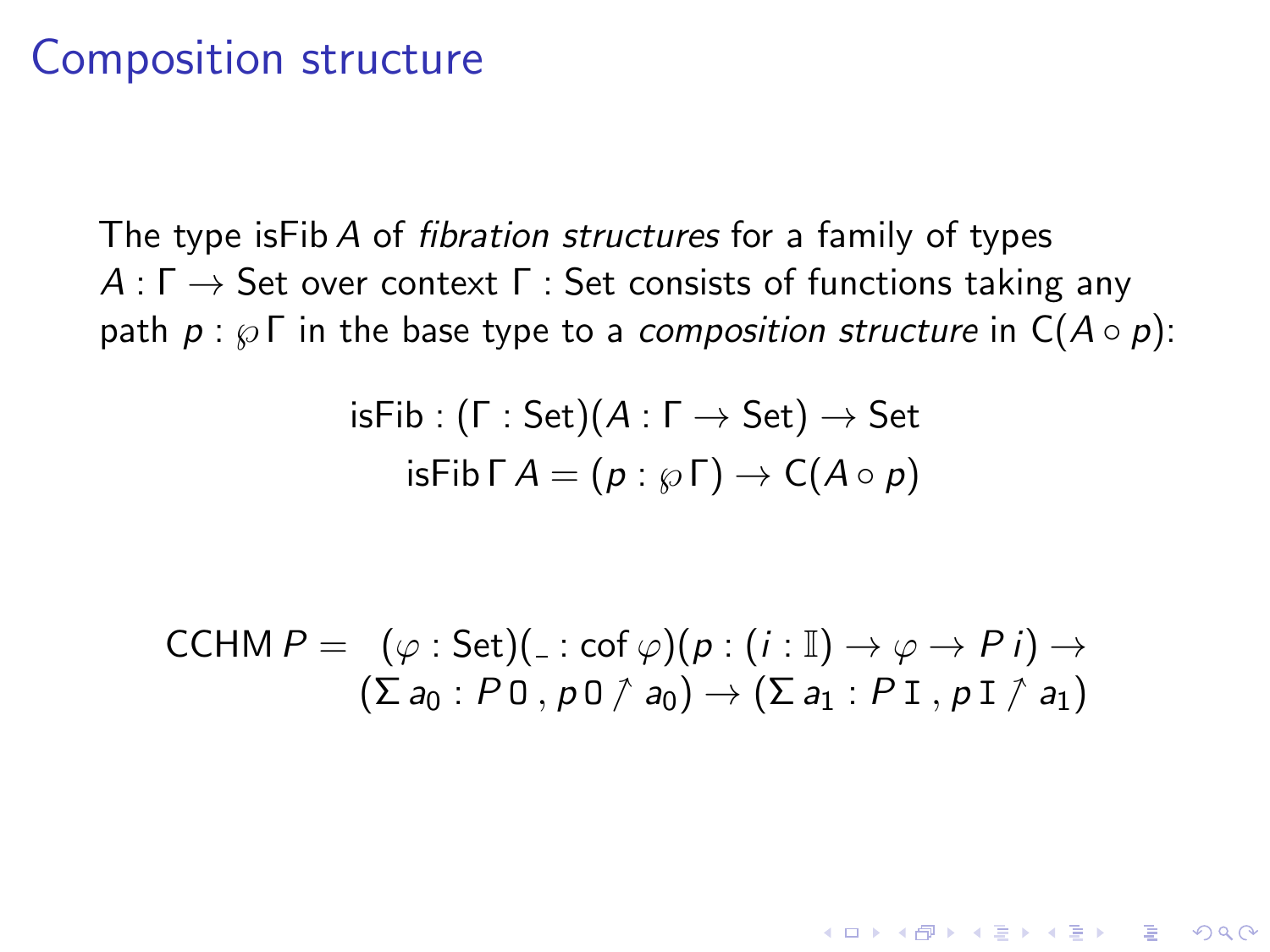Internal model: Consider the subCwF of fibrant families

**Thm**: There is no internally defined universe of fibrant types

K ロ ▶ K 個 ▶ K 할 ▶ K 할 ▶ 이 할 → 9 Q Q →

#### Proof.

It would be stable under reindexing. This leads to a contradiction (agda)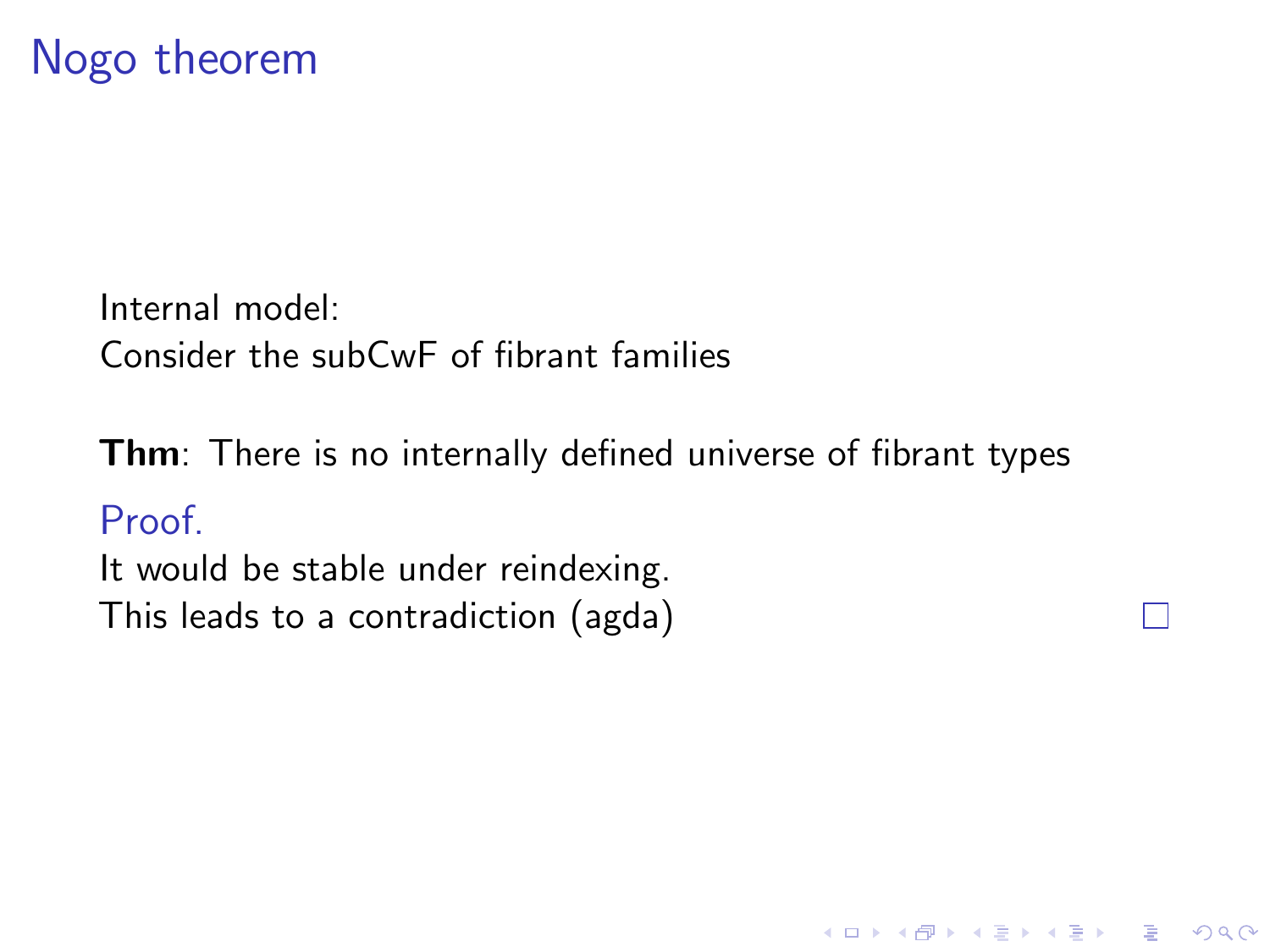## Modal type theory

Universe needs to be defined in the empty context Idea: Modal type theory (Pfenning/...).

Simplicial sets is a cohesive topos  $(\int \dashv \flat \dashv \sharp)$ Very general setting for topology  $\int$  monad: shape (connected components)  $\flat$  comonad: discrete topology ] monad: codiscrete topology Lawvere: sythetic differential geometry Schreiber/Shulman: cohesive type theory (for physics)

**KORKAR KERKER SAGA** 

Proposition: Cubical sets is cohesive too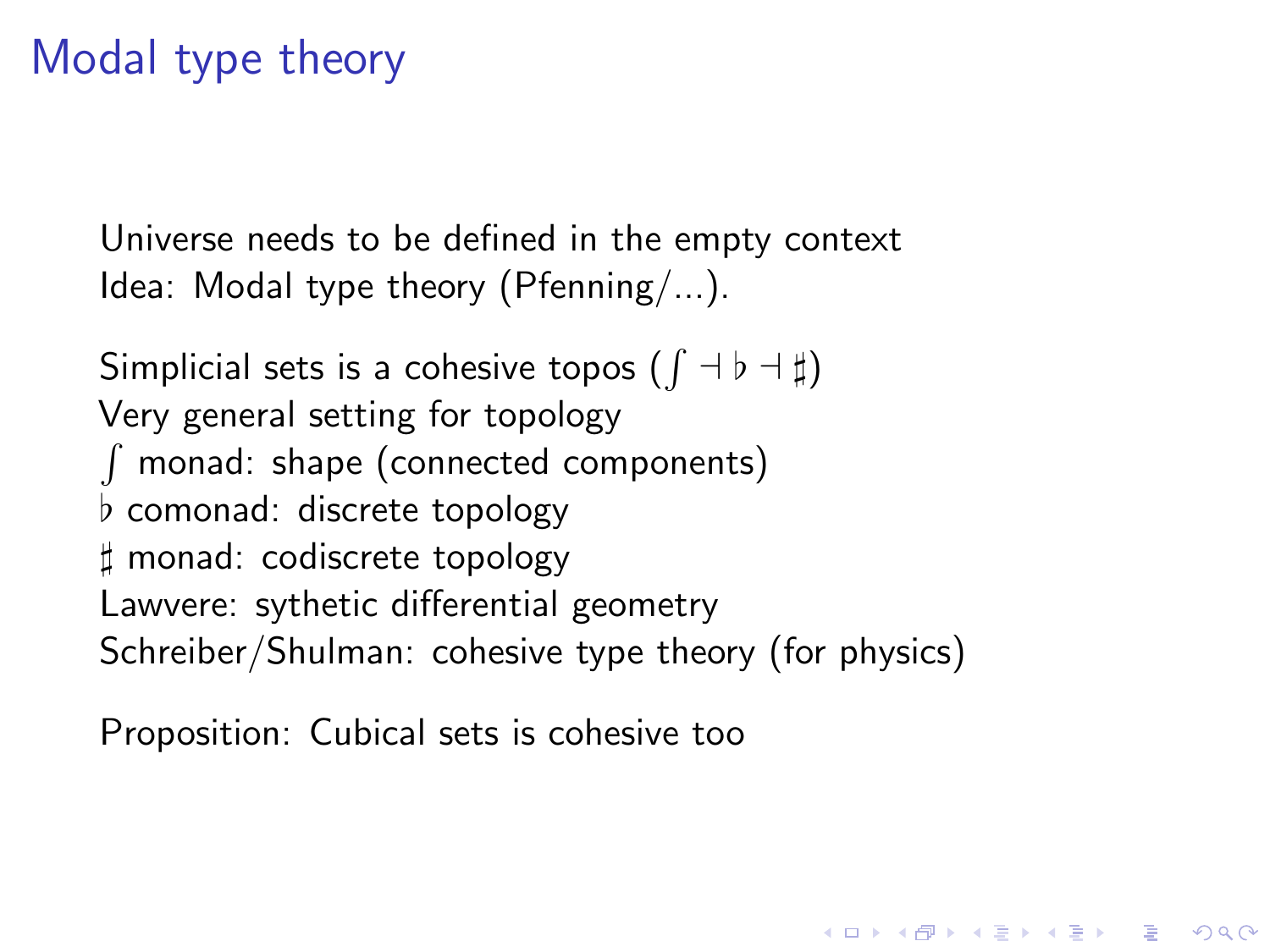Shulman: synthetic homotopy theory HoTT has two circles: Homotopical (1-type) and topological (0-type) Use cohesive type theory to connect them Crisp type theory: the  $\flat$  fragment Conjecture(Shulman): can be interpreted in connected higher toposes Here: by UIP restrict to (1-)toposes

**KORKARYKERKER POLO**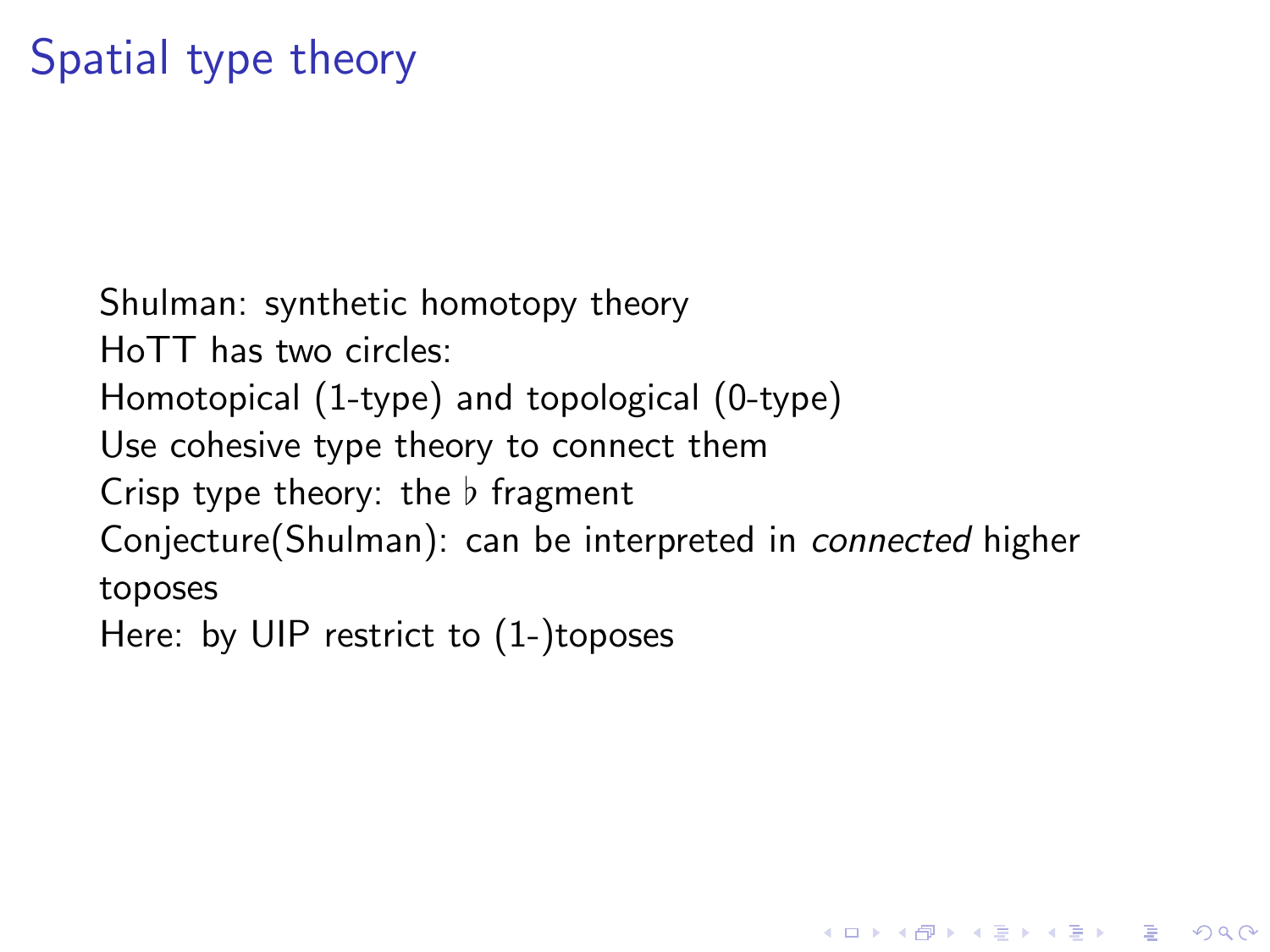# Crisp modal type theory

Dual context modal type theory:  $\Delta$  |  $\Gamma \vdash a : A$ Γ the usual local elements ∆ new global elements This can be interpreted in connected toposes: Here: the comonad  $\flat : \widehat{\Box} \to \widehat{\Box}$  that sends a presheaf A to the constant presheaf on the set of global sections of A; thus  $\flat A(X) \cong A(1)$ 

**KORKARYKERKER POLO** 

Types are interpreted as families over  $\Sigma_{\text{bA}}\Gamma$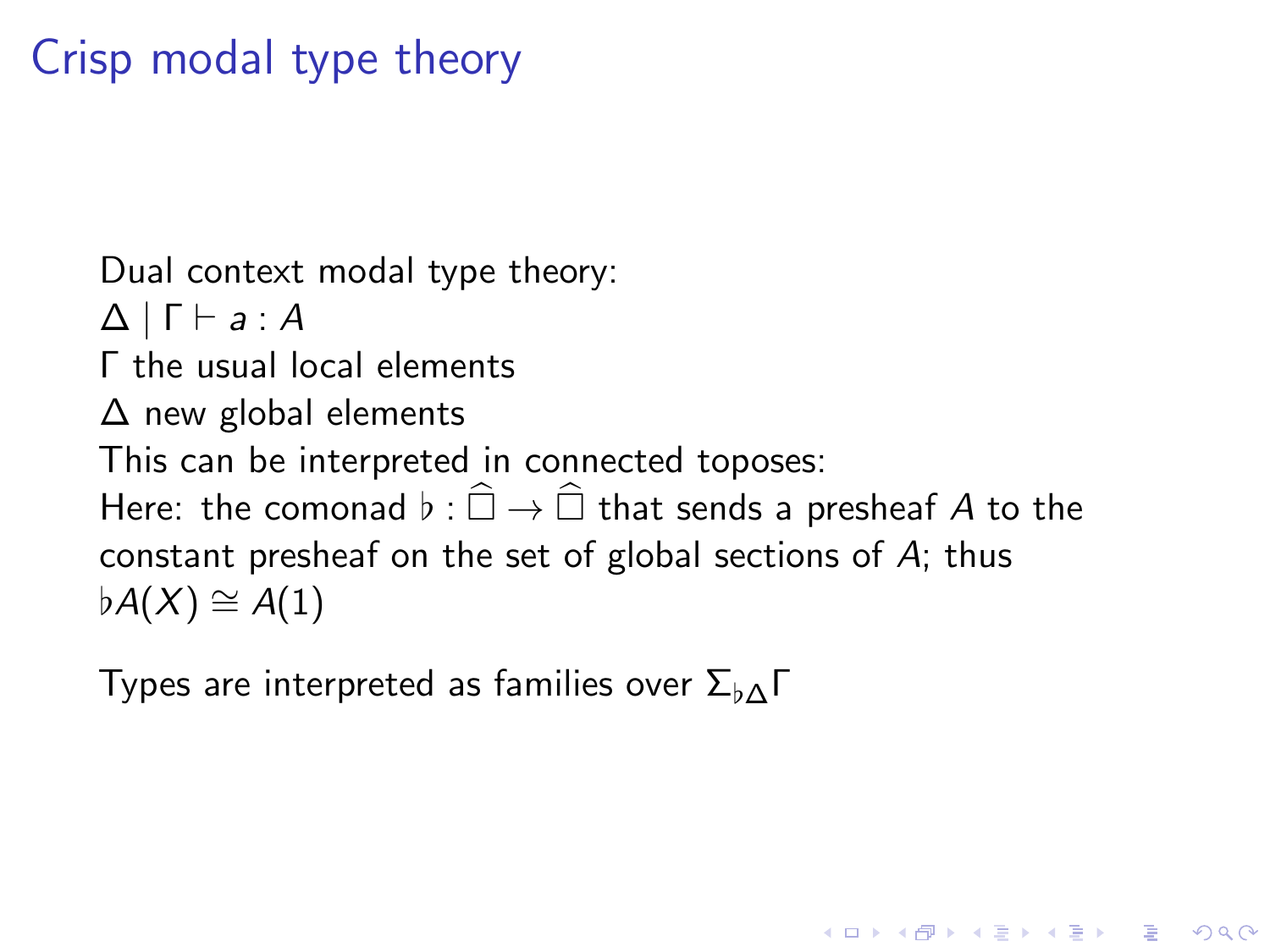Crisp modal type theory

The crisp variable and (admissible) substitution rules:

$$
\Delta, x :: A, \Delta' | \Gamma \vdash x : A
$$
\n
$$
\Delta, \Delta' | \Gamma \vdash x : A
$$
\n
$$
\Delta, \Delta' | a/x | | \Gamma[a/x] \vdash b[a/x] : B[a/x]
$$

Global elements can be used locally.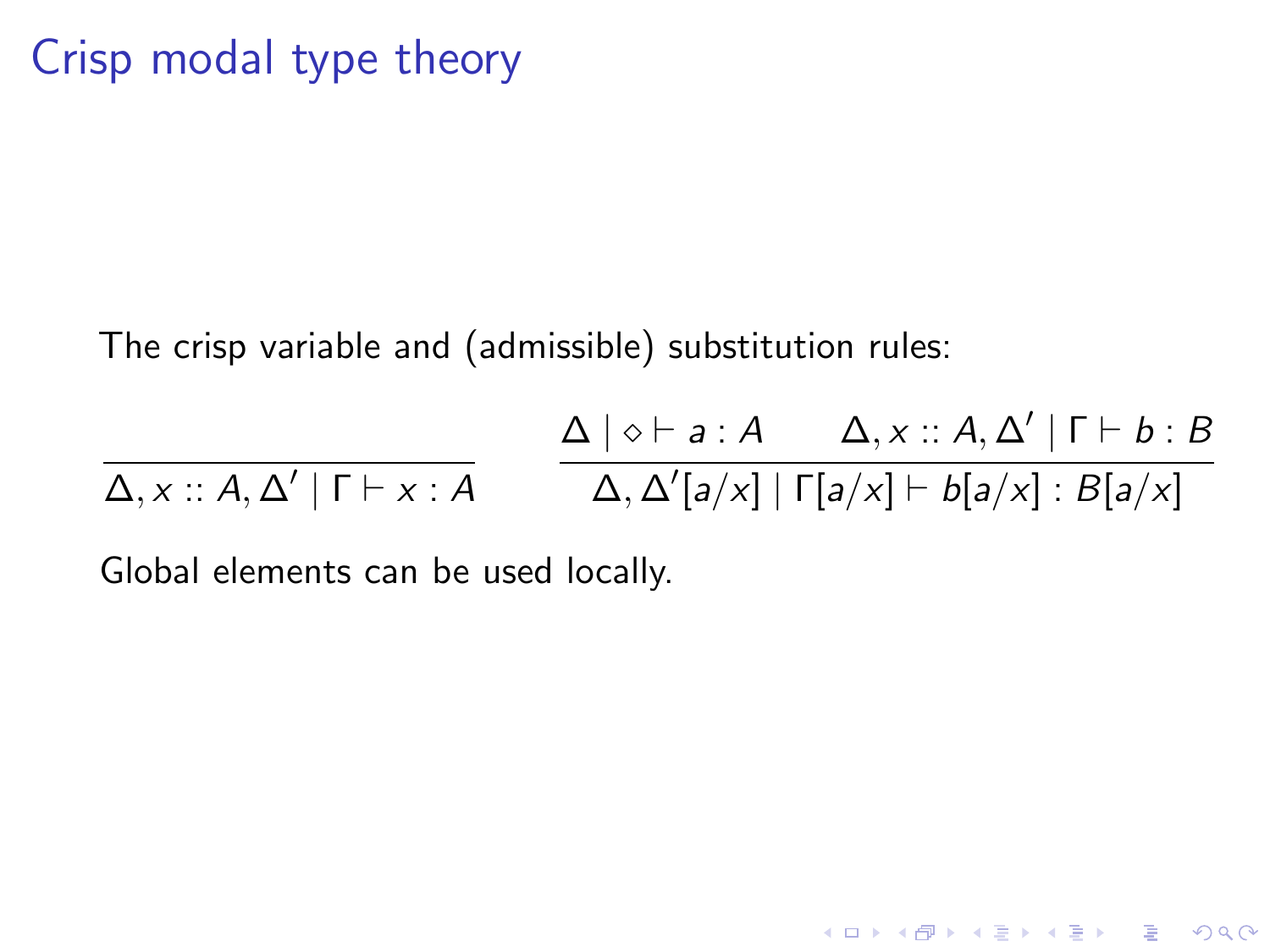Parametricity is proved using the model of reflexive relations Reflexive relations are truncated simplicial/cubical sets Cohesive type theory Vezzosi: a lot of parametricity results can be obtained this way  $a$ gda- $b$ . (Nuyts, Vezzosi, Devriese)

4 0 > 4 4 + 4 = + 4 = + = + + 0 4 0 +